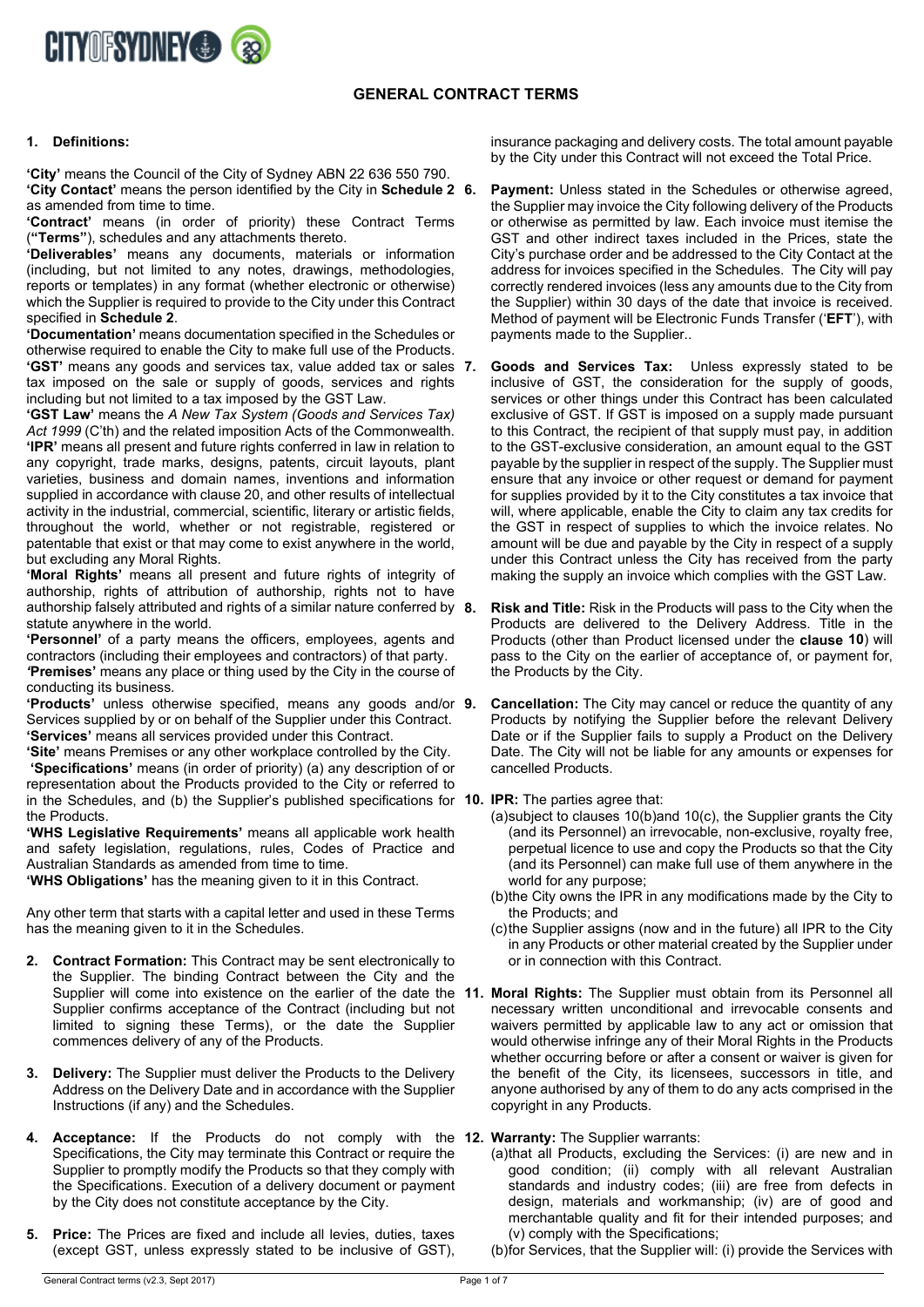

of a skilled professional experienced in providing the same or similar services; (ii) ensure that the Deliverables are fit for the purposes expressly stated in **Schedule 2**; (iii) comply with all reasonable directions of the City Contact; and (iv) comply with all City conduct policies (as notified to the Supplier by the City from time to time), relevant Australian standards and industry codes; and

- (c)that the Products and Services and their use and supply will not breach any obligation of confidence or infringe the IPR of any person.
- **13. Breach of Warranty:** If the Supplier becomes aware, or the City **16. Assignment and Subcontracting:** The Supplier must not novate notifies the Supplier, that a Product or Service fails to comply with the warranties given under this Contract, the Supplier must, without prejudice to any other rights of the City:
	- (a)in the case of the warranties provided under **clause [12\(a\)](#page-0-3)**, during the Warranty Period (or if no Warranty Period is specified a period of 12 months from the acceptance of the Product) fix any non-conformity; and
	- (b)in the case of any other warranty provided under this Contract, promptly (at the City's option) (i) remedy that failure (including by replacing the Product or resupplying any Services if necessary), (ii) provide to the City a full refund of the price paid for the relevant Product or Service, or (iii) deduct in accordance with the City's directions the price paid for the relevant Product or Service from any amounts owing to the Supplier.

### **14. Indemnity:**

- Without limiting the City's other rights under this Contract or otherwise at law, the Supplier must indemnify the City on demand against any claim, damage, expense, loss, cost (including reasonable legal costs) or liability (including liabilities of the City to third parties) arising out of or in connection with:
- (a) loss of, loss of use of, destruction or damage to real or personal property of the City or any third party, including existing property;
- (b) breach of confidentiality or privacy;
- (c) infringement of IPR or Moral Rights; and
- (d) injury to, or disease or illness (including mental illness) or death of, persons,

to the extent that, and in proportion to which, such claim, damage, expense, loss, cost or liability arises from any negligent act or omission of the Supplier or its Personnel.

- **14A. Limit of Liability:** (a) Subject to clause 14A(b), the Supplier's **19. Work Health and Safety:** aggregate liability to the City, whether in contract, tort (including negligence) or otherwise at law, in relation to this Contract or in respect of the Services is limited to the amount set out in Schedule 2. (b) The limitation in clause 14A(a) will not apply to limit the Supplier's liability to the City in relation to:
	- (i) fraudulent or criminal conduct by the Supplier or a subcontractor engaged by the Supplier with respect to the Services;
	- (ii) a wilfully wrongful act or omission by the Supplier or a subcontractor engaged by the Supplier with respect to the Services;
	- (iii) injury to, or disease or illness (including mental illness) or 19.2 *Work Health and Safety Plan:* death of, persons, or damage to property of third parties;
	- (iv) breach of confidentiality or privacy by the Supplier or a subcontractor engaged by the Supplier with respect to the Services;
	- (v) infringement by Supplier or a subcontractor engaged by the Supplier with respect to the Services of an intellectual property right or moral rights; or
	- Supplier with respect to the Services which in the City's view exhibits reckless disregard for the consequences.

the degree of skill, care and diligence that would be expected **15. Insurance:** The Supplier must at its own expense effect and maintain the insurances listed in Schedule 2. Policies must be issued with an insurer licensed by the Australian Prudential Regulatory Authority in Australia or holding an investment grade rating from an industry recognised rating agency such as Moodies, Standard & Poors or Bests. The Supplier must provide to the City a certificate of currency for each of the insurance policies listed in Schedule 2:

> (a)before signing this Contract or commencing delivery of any of the Products, whichever occurs first; and

(b)promptly following a request by the City at any other time.

or assign part or all of this Contract. The Supplier must not use any subcontractors for supply of the Products or Services without the City's prior written consent. If the Supplier uses a subcontractor, the Supplier remains liable for the subcontractor's performance.

### **17. Termination:** The City may terminate this Contract:

- (a)on at least 1 months' notice for any reason in its discretion (without liability);
- (b)immediately by giving notice to the Supplier if the Supplier (i) commits a breach of this Contract which is not remedied within 7 days of written notification by the City or (ii) becomes, threatens, resolves to become or is likely to become subject to any form of insolvency, administration, receivership, bankruptcy or liquidation; or (iii) enters into any composition or arrangement with its creditors or has a receiver appointed over any of its assets or is the subject of any resolution or petition for winding up; or
- (c)in whole or in part immediately by giving notice to the Supplier if: (i) the Supplier fails to meet a Delivery Date; or (ii) the Supplier fails to remedy any breach of the WHS Obligations; or (iii) the Supplier breaches its WHS Obligations more than once; or (iv) a breach of the WHS Obligations by the Supplier results in the serious injury or illness or death of any person or a dangerous occurrence (as defined in the WHS Legislative Requirements) on a Site; or (v) other damage results from the Supplier's failure to comply with the WHS Obligations.
- **18. Entire Agreement:** This Contract is the entire agreement between the City and the Supplier in relation to the Products and prevails over any other terms or conditions issued by either party. No confirmation, shipment, delivery document or representation will vary this Contract.

- <span id="page-1-0"></span>19.1 *WHS Obligations*: In providing the Services at a Site under this Contract, the Supplier must comply, and must ensure that its Personnel comply, with:
	- (a)its obligations as set out in this **clause [19](#page-1-0)**;
	- (b)the WHS Legislative Requirements;
	- (c)the City's WHS Requirements; and
	- (d)any other directions to the Supplier regarding health, safety or the environment issued by the City from time to time, (together the '**WHS Obligations**').
- - (a)The City may, at its discretion, require the Supplier to provide the City with a work health and safety plan in respect of the Supplier's provision of the Services under this Contract ('**WHS Plan**').
	- (b)The WHS Plan must address those matters specified by the City at the time of it requesting the WHS Plan.
- (vi) conduct by the Supplier or a subcontractor engaged by the 19.3 *Training:* The Supplier must ensure that its Personnel undertake any training:
	- (a)required by the City from time to time; or
	- (b)required by law; or
	- (c)which is necessary to ensure the safe performance of the Supplier's obligations under this Contract.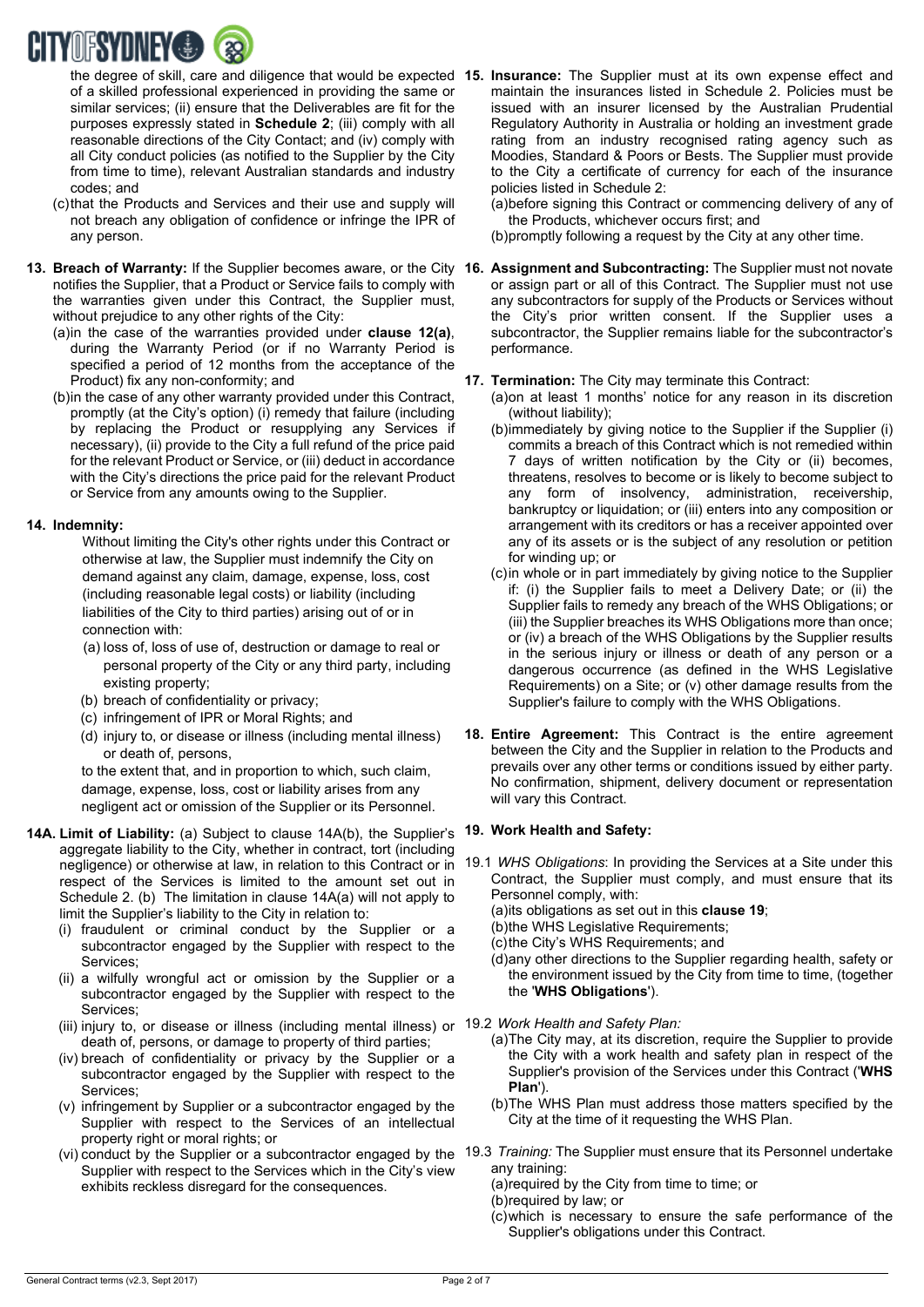

19.4 *Supervision:* The Supplier must ensure that its Personnel are adequately supervised to ensure their health and safety and that of other persons on the Site at all times while involved in the **20. Confidentiality:** Any information supplied to a party to this provision of the Services on a Site under this Contract.

#### <span id="page-2-1"></span>19.5 *Monitoring:*

- (a)The City may monitor the Supplier's compliance with its WHS Obligations including: (i) conducting audits of the Supplier's work health and safety performance; (ii) requiring the Supplier to provide it with whatever documents and other information the City requires regarding the Supplier or its Personnel in relation to: (A) certification of insurances; (B) licences of the Supplier's Personnel; (C) registration of any vehicles; and (D) any other matter which it considers appropriate.
- (b)The Supplier must cooperate with any monitoring undertaken by the City under this **clause [19.5](#page-2-1)** and must provide any documents or information requested by the City from time to time.

### <span id="page-2-3"></span>19.6 *Breach:*

- (a)If, at any time, the City Contact is of the opinion that the Supplier is in breach of its WHS Obligations, the City Contact may notify the Supplier in writing of the alleged breach and the City Contact may direct the Supplier to suspend the provision of the Services in whole or in part.
- <span id="page-2-2"></span>(b)If the Supplier has been notified by the City Contact of an alleged breach of its WHS Obligations, the Supplier must: (i) if directed to do so by the City Contact, immediately suspend the provision of the Services to the extent directed by the City Contact; (ii) not resume providing any part or whole of the Services which has been suspended at the direction of the City WHS Obligations will be fully complied with; and (iii) immediately remedy the breach at its own expense.
- (c)If the Supplier fails to comply with its obligation under clause addition to its other rights and remedies, have the obligation performed by others. The cost incurred in doing so will be a debt due and payable on demand by the Supplier to the City and may be set off by the City against any amount otherwise payable to the Supplier by the City.
- (d)Without limiting the foregoing, if the City Contact reasonably believes that a member of the Supplier's Personnel has breached the WHS Obligations or otherwise endangered the health or safety of any person on a Site, the City Contact may take any step it considers appropriate including directing the Supplier: (i) to remove that member of the Supplier's Personnel from the Site; and/or (ii) not to allow that member of the under this Contract.
- 19.7 *Suspension of Services:* The City will not be required to make **25. Applicable Law:** The laws of New South Wales apply to this any payment to the Supplier in respect of the whole or part of the Services which the Supplier has been directed to suspend in

<span id="page-2-0"></span>Contract (**Recipient**) by the other party to this Contract (**Supplying Party**) relating to this Contract (whether in writing or otherwise) and treated by the Supplying Party as confidential will be the Supplying Party's confidential information unless it is:

(a)public knowledge at the time of its supply to the Recipient; or (b)in the Recipient's lawful possession prior to its supply to the Recipient.

The Recipient must keep the Supplying Party's confidential information confidential, safe and secure, not disclose it to any person (except Personnel of the Recipient who have a need to know or if required to disclose the information by law) and return it when it has performed all of the work under this Contract or this Contract terminates or expires, whichever is the earlier. The Supplier may not make any public statement about this Contract unless it has first obtained written consent from the City.

- **21. Privacy:** The Supplier must not, directly or indirectly collect, use or disclose any personal information under or in connection with this Contract except to the extent necessary to provide the Products. The Supplier must comply with the *Privacy Act 1988 (Cth)*, the *Privacy and Personal Information Protection Act 1998 (NSW)* and all other applicable privacy legislation and codes, and all reasonable directions of the City. On termination or expiry of this Contract, the Supplier must promptly return to the City or, if requested by the City, destroy all copies of any such personal information, in which case any right to collect, use or disclose that personal information ceases.
- Contact until the Supplier fully satisfies the City Contact that its **22. No fetter:** Nothing in this Contract in any way restricts or otherwise affects the City's unfettered discretion to exercise its statutory powers as a public authority.
- **[19.6\(b\)\(](#page-2-2)iii)** to immediately remedy the breach, the City may, in **23. Government information (public access):** In accordance with section 121 of the *Government Information (Public Access) Act 2009 (NSW)*, the Supplier agrees to allow the City immediate access to the following information contained in records held by the Supplier:
	- (a)information that relates directly to supply of the Product by the Supplier;
	- (b)information collected by the Supplier from members of the public to whom the Supplier provides, or offers to provide, services on behalf of the City; and
	- (c)information received by the Supplier from the City to enable the Supplier to provide services to the public.
- Supplier's Personnel to be involved in providing any Services **24. Compliance with Law:** Each party must comply with all relevant legislation and regulations in the performance of this Contract.
	- Contract and the parties submit to the non-exclusive jurisdiction of the courts of New South Wales.

**Signed for and on behalf of the Council of the City of Sydney by its duly authorised officer in the presence of:**

| Signature of authorised representative | Signature of witness |
|----------------------------------------|----------------------|
| Name of authorised representative      | Name of witness      |
| Title of authorised representative     | Address of witness   |
|                                        |                      |

Date of signing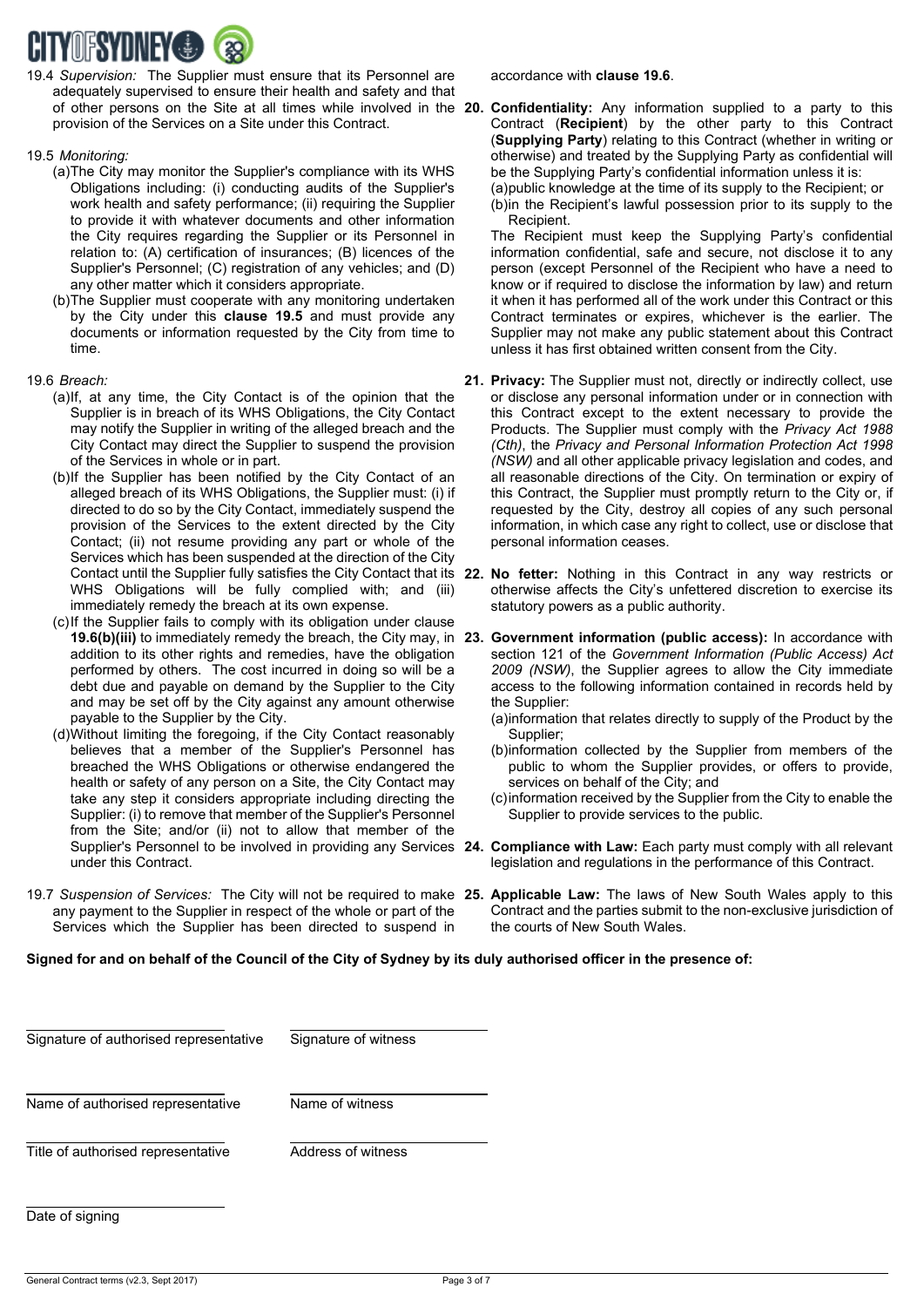

**Signed by the Supplier in accordance with section 127(1) of the Corporations Act 2001:**

Director Director/Secretary

Name (printed) Name (printed)

Date of signing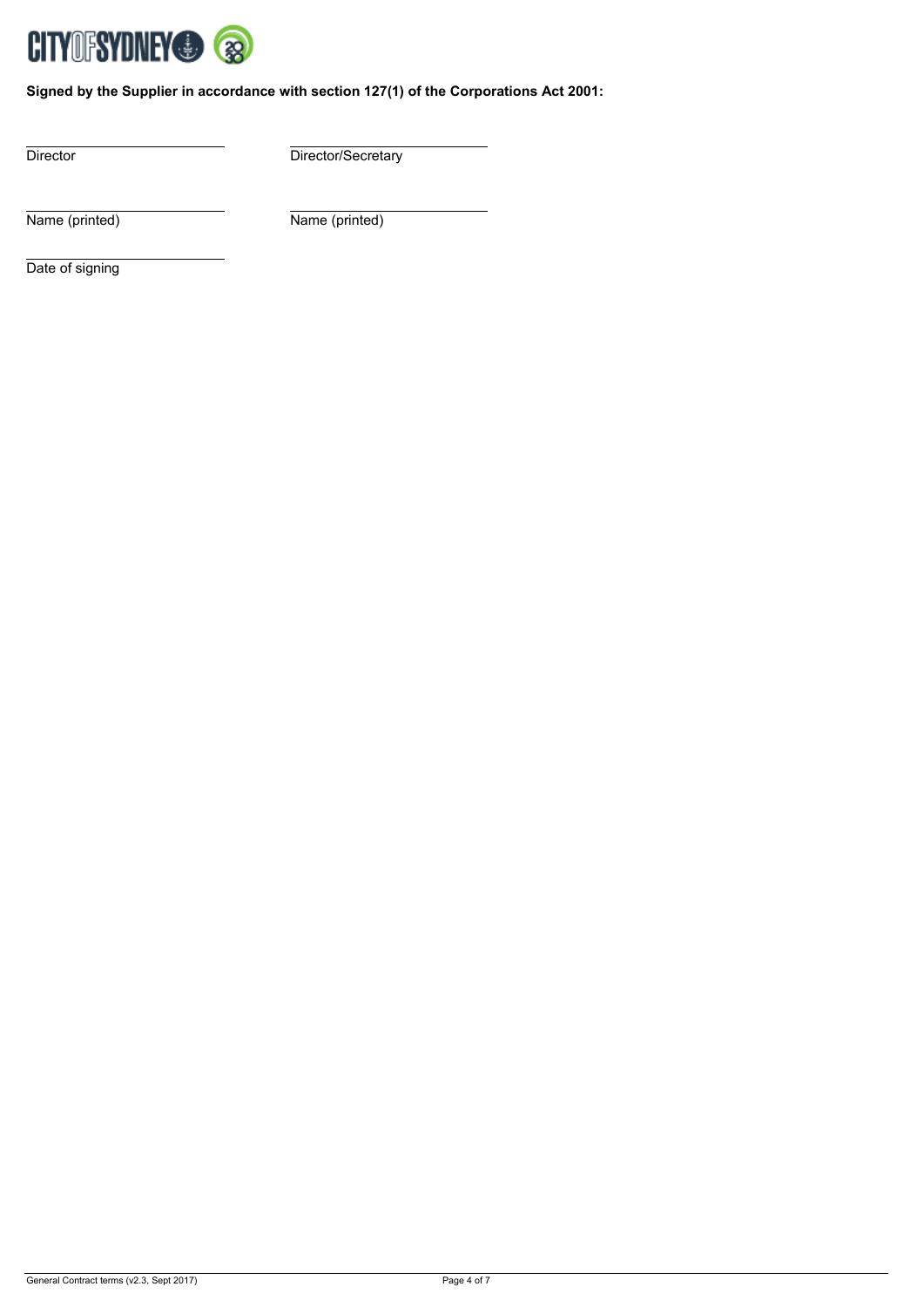

#### **SCHEDULE 1 PRODUCTS**

**(For the purposes of this Schedule, 'Products means unless otherwise specified, any goods and/or Services supplied by or on behalf of the Supplier under this Contract')**

| <b>Products</b>     | <b>Description</b>                                                           | <b>Base</b>         | <b>GST</b>          | <b>Price</b> | <b>Invoice</b> | <b>Delivery</b> |
|---------------------|------------------------------------------------------------------------------|---------------------|---------------------|--------------|----------------|-----------------|
|                     |                                                                              | Price(A\$)          |                     | (A\$)        | <b>Date</b>    | <b>Date</b>     |
|                     |                                                                              | <b>Exclusive of</b> |                     |              |                |                 |
| <b>Services</b>     |                                                                              | <b>GST</b>          |                     |              |                |                 |
| 1. Briefing and     | $\bullet$<br>Briefing by City curatorium - to                                | 10%                 |                     |              |                |                 |
| scope confirmation  | confirm project scope, outline                                               |                     |                     |              |                |                 |
|                     | the research requirements,                                                   |                     |                     |              |                |                 |
|                     | communications, aims and                                                     |                     |                     |              |                |                 |
|                     | projected outcomes<br>Confirmation of schedule.<br>$\bullet$                 |                     |                     |              |                |                 |
| 2. Research and     | Onsite research of civic and<br>$\bullet$                                    | 50%                 |                     |              |                |                 |
| consultation        | archives collections, including,                                             |                     |                     |              |                |                 |
|                     | but not limited to the Sydney                                                |                     |                     |              |                |                 |
|                     | Star Observer collection.<br>Consultation with the artist/s<br>$\bullet$     |                     |                     |              |                |                 |
|                     | and external collection/s                                                    |                     |                     |              |                |                 |
|                     | Curatorial rationale and<br>$\bullet$                                        |                     |                     |              |                |                 |
|                     | exhibition title devised in<br>collaboration with City                       |                     |                     |              |                |                 |
|                     | curatorium.                                                                  |                     |                     |              |                |                 |
|                     | Research phase complete and<br>$\bullet$                                     |                     |                     |              |                |                 |
| 3. Exhibition       | outcomes presented to the City.                                              |                     |                     |              |                |                 |
| development, and    | Exhibition developed according<br>$\bullet$<br>to the theme, with City and   | 20%                 |                     |              |                |                 |
| content and writing | external/additional exhibition                                               |                     |                     |              |                |                 |
| approval            | material identified.                                                         |                     |                     |              |                |                 |
|                     | Ongoing consultation with<br>$\bullet$<br>contributors and City              |                     |                     |              |                |                 |
|                     | curatorium                                                                   |                     |                     |              |                |                 |
|                     | High-res image files identified<br>$\bullet$                                 |                     |                     |              |                |                 |
|                     | and sourced                                                                  |                     |                     |              |                |                 |
|                     | Exhibition content selected; first<br>٠<br>draft copy prepared               |                     |                     |              |                |                 |
|                     | Content approved by the City<br>٠                                            |                     |                     |              |                |                 |
|                     | Exhibition copy completed and<br>٠<br>approved by the City                   |                     |                     |              |                |                 |
|                     | All exhibition content sourced<br>٠                                          |                     |                     |              |                |                 |
|                     | Approved copy and high-res<br>$\bullet$                                      |                     |                     |              |                |                 |
|                     | images handed over to<br>designer (end September)                            |                     |                     |              |                |                 |
| 4. Exhibition       | Exhibition content prepared for<br>$\bullet$                                 | 10%                 |                     |              |                |                 |
| delivery            | print                                                                        |                     |                     |              |                |                 |
|                     | Production suppliers and<br>$\bullet$                                        |                     |                     |              |                |                 |
|                     | installation contractors<br>procured                                         |                     |                     |              |                |                 |
|                     | Exhibition material and design                                               |                     |                     |              |                |                 |
|                     | files sent to print                                                          |                     |                     |              |                |                 |
|                     | Exhibition installed: supervised<br>$\bullet$<br>by Creative City exhibition |                     |                     |              |                |                 |
|                     | coordinator, creative producer,                                              |                     |                     |              |                |                 |
|                     | and designer                                                                 |                     |                     |              |                |                 |
| 5. Public           | Public engagement events<br>$\bullet$<br>developed and delivered             | 10%                 |                     |              |                |                 |
| engagement          |                                                                              |                     | <b>Total Price:</b> | \$           |                |                 |
|                     |                                                                              |                     |                     |              |                |                 |

# **SCHEDULE 2 CONTRACT DETAILS**

| <b>Contract Date:</b>              | The date established in accordance with clause 2 of the Contract |
|------------------------------------|------------------------------------------------------------------|
| Supplier:                          |                                                                  |
| <b>Supplier</b><br><b>Address:</b> |                                                                  |
| ABN:                               |                                                                  |
| <b>Delivery</b><br><b>Address:</b> |                                                                  |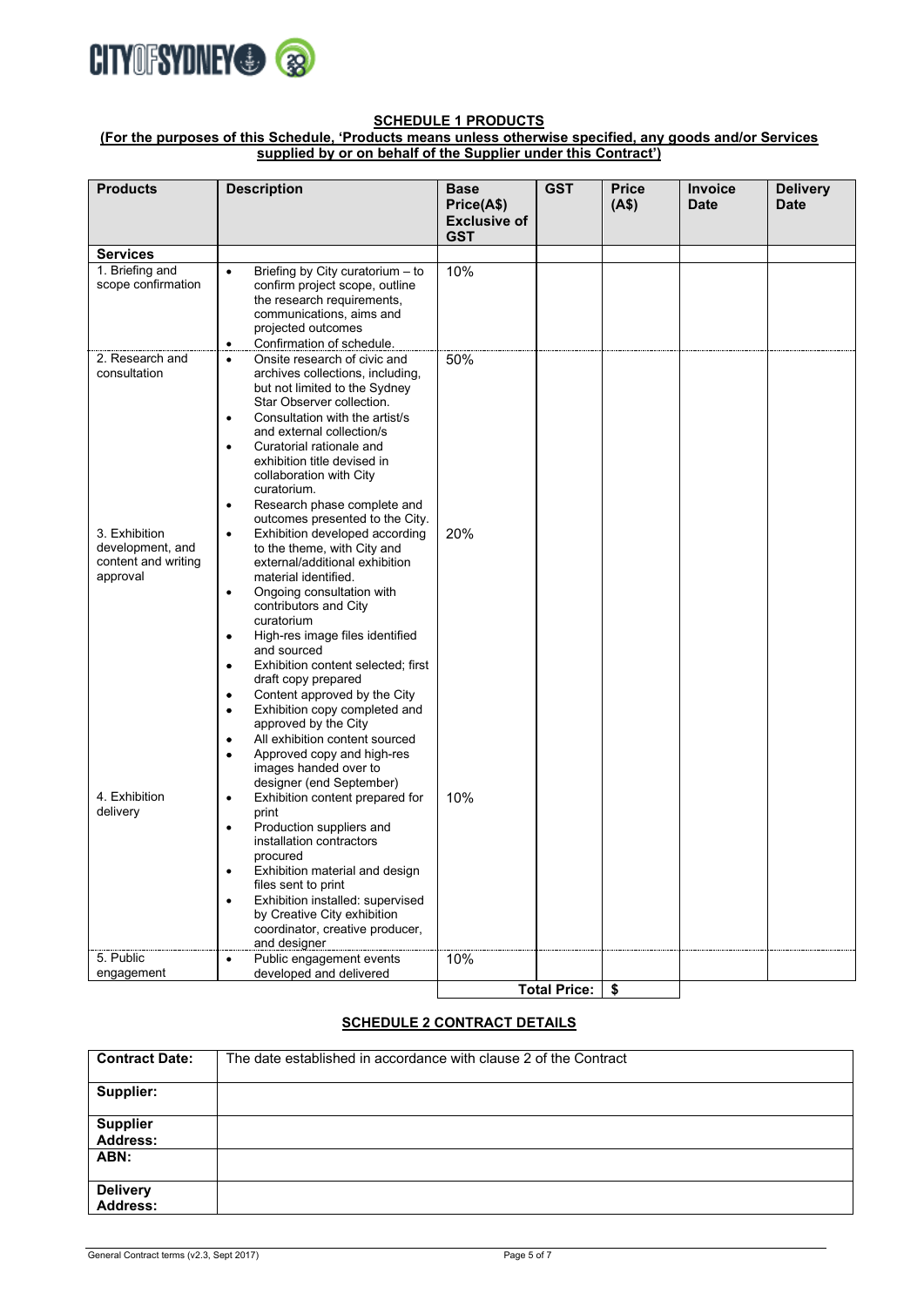# **CITYOFSYDNEY®®**

| Purpose(s) for            |                                                                                                                                                                                                         |                                                                                                  |  |  |
|---------------------------|---------------------------------------------------------------------------------------------------------------------------------------------------------------------------------------------------------|--------------------------------------------------------------------------------------------------|--|--|
| which the                 | Working in collaboration with the City of Sydney, the creative producer will research, curate and<br>deliver an exhibition for Sydney WorldPride, according to the Schedule and Project Specifications. |                                                                                                  |  |  |
| <b>Deliverables will</b>  |                                                                                                                                                                                                         |                                                                                                  |  |  |
|                           | The exhibition will be presented on the ground floor of Customs House, opening in February 2023                                                                                                         |                                                                                                  |  |  |
| be fit for                | and closing June/July 2023. During the exhibition period two public engagement activities will be                                                                                                       |                                                                                                  |  |  |
| purpose                   | delivered.                                                                                                                                                                                              |                                                                                                  |  |  |
| <b>Deliverables</b>       | In collaboration with the City, consult and devise the exhibition premise and title<br>1.                                                                                                               |                                                                                                  |  |  |
|                           | 2.                                                                                                                                                                                                      | Research exhibition material within the City's civic and archives collections, and material from |  |  |
|                           | external collections/sources                                                                                                                                                                            |                                                                                                  |  |  |
|                           |                                                                                                                                                                                                         |                                                                                                  |  |  |
|                           | Consult with the exhibiting artist/s<br>3.                                                                                                                                                              |                                                                                                  |  |  |
|                           | Regularly report to the City on the progress of the exhibition<br>4.                                                                                                                                    |                                                                                                  |  |  |
|                           | With the City, work with the graphic designer on the exhibition visual identity<br>5.                                                                                                                   |                                                                                                  |  |  |
|                           | Write clear exhibition copy suitable for a general public, all ages audience<br>6.                                                                                                                      |                                                                                                  |  |  |
|                           | Submit the exhibition content and text for City approval by the agreed dates<br>7.                                                                                                                      |                                                                                                  |  |  |
|                           | 8.<br>Work with the City exhibition coordinator on all production elements                                                                                                                              |                                                                                                  |  |  |
|                           | Acquire publishing rights for the reproduction of images (if applicable). The City will pay any<br>9.                                                                                                   |                                                                                                  |  |  |
|                           | licence fees                                                                                                                                                                                            |                                                                                                  |  |  |
|                           | 10. Liaise with the City marketing team re. promotion of the exhibition and public engagement                                                                                                           |                                                                                                  |  |  |
|                           | activities                                                                                                                                                                                              |                                                                                                  |  |  |
|                           | 11. Ensure all exhibition material is delivered to the City by the agreed deadlines                                                                                                                     |                                                                                                  |  |  |
|                           | 12. Develop and deliver two public engagement events/activities, approved by the City                                                                                                                   |                                                                                                  |  |  |
| <b>City Contact:</b>      | Title: Kate Major, Creative City Exhibition Coordinator                                                                                                                                                 |                                                                                                  |  |  |
|                           | Address: Level 3, Town Hall House                                                                                                                                                                       |                                                                                                  |  |  |
|                           | Phone: 0459 868 759                                                                                                                                                                                     |                                                                                                  |  |  |
|                           | Email: kmajor@cityofsydney.nsw.gov.au                                                                                                                                                                   |                                                                                                  |  |  |
| <b>Supplier</b>           | Title:                                                                                                                                                                                                  |                                                                                                  |  |  |
| Contact:                  | Address:                                                                                                                                                                                                |                                                                                                  |  |  |
|                           | Phone:                                                                                                                                                                                                  |                                                                                                  |  |  |
|                           | Email:                                                                                                                                                                                                  |                                                                                                  |  |  |
| Invoices to be            | Email: supplier.invoices@cityofsydney.nsw.gov.au                                                                                                                                                        |                                                                                                  |  |  |
| addressed to:             |                                                                                                                                                                                                         |                                                                                                  |  |  |
| <b>Conduct</b>            | Statement of business ethics<br>1.                                                                                                                                                                      |                                                                                                  |  |  |
| <b>Policies:</b>          |                                                                                                                                                                                                         | (http://www.cityofsydney.nsw.gov.au/business/tenders/business-ethics-statement)                  |  |  |
| <b>Supplier</b>           | Not used                                                                                                                                                                                                |                                                                                                  |  |  |
| Instructions:             |                                                                                                                                                                                                         |                                                                                                  |  |  |
| City's WHS                |                                                                                                                                                                                                         |                                                                                                  |  |  |
| <b>Requirements:</b>      | As part of its duty of care obligations, the City requires the successful applicant employed by the                                                                                                     |                                                                                                  |  |  |
|                           | City under the Contract to comply with WHS Legislation, Australian Standards, relevant Codes of                                                                                                         |                                                                                                  |  |  |
|                           | Practice and the City's WHS Policy in accordance with:                                                                                                                                                  |                                                                                                  |  |  |
|                           |                                                                                                                                                                                                         | The legislative obligations placed upon all persons conducting a business or undertaking         |  |  |
|                           |                                                                                                                                                                                                         | with respect to the Work, Health and Safety Act 2011 and Work, Health and Safety                 |  |  |
|                           | Regulation 2011.                                                                                                                                                                                        |                                                                                                  |  |  |
|                           | The City's WHS Policy available through City's website at                                                                                                                                               |                                                                                                  |  |  |
|                           |                                                                                                                                                                                                         | http://www.cityofsydney.nsw.gov.au/_data/assets/pdf_file/0003/114573/Policy-WHS-                 |  |  |
|                           | Policy.pdf                                                                                                                                                                                              |                                                                                                  |  |  |
|                           |                                                                                                                                                                                                         |                                                                                                  |  |  |
| <b>Insurance</b>          | Insurance type                                                                                                                                                                                          | <b>Amount (AUD)</b>                                                                              |  |  |
|                           | Public liability - per occurrence                                                                                                                                                                       | \$10 million                                                                                     |  |  |
|                           | Professional indemnity                                                                                                                                                                                  | \$2 million                                                                                      |  |  |
|                           | Statutory workers compensation                                                                                                                                                                          | As required                                                                                      |  |  |
| <b>Limit of Liability</b> | \$5 million                                                                                                                                                                                             |                                                                                                  |  |  |
| (Clause 14A)              |                                                                                                                                                                                                         |                                                                                                  |  |  |